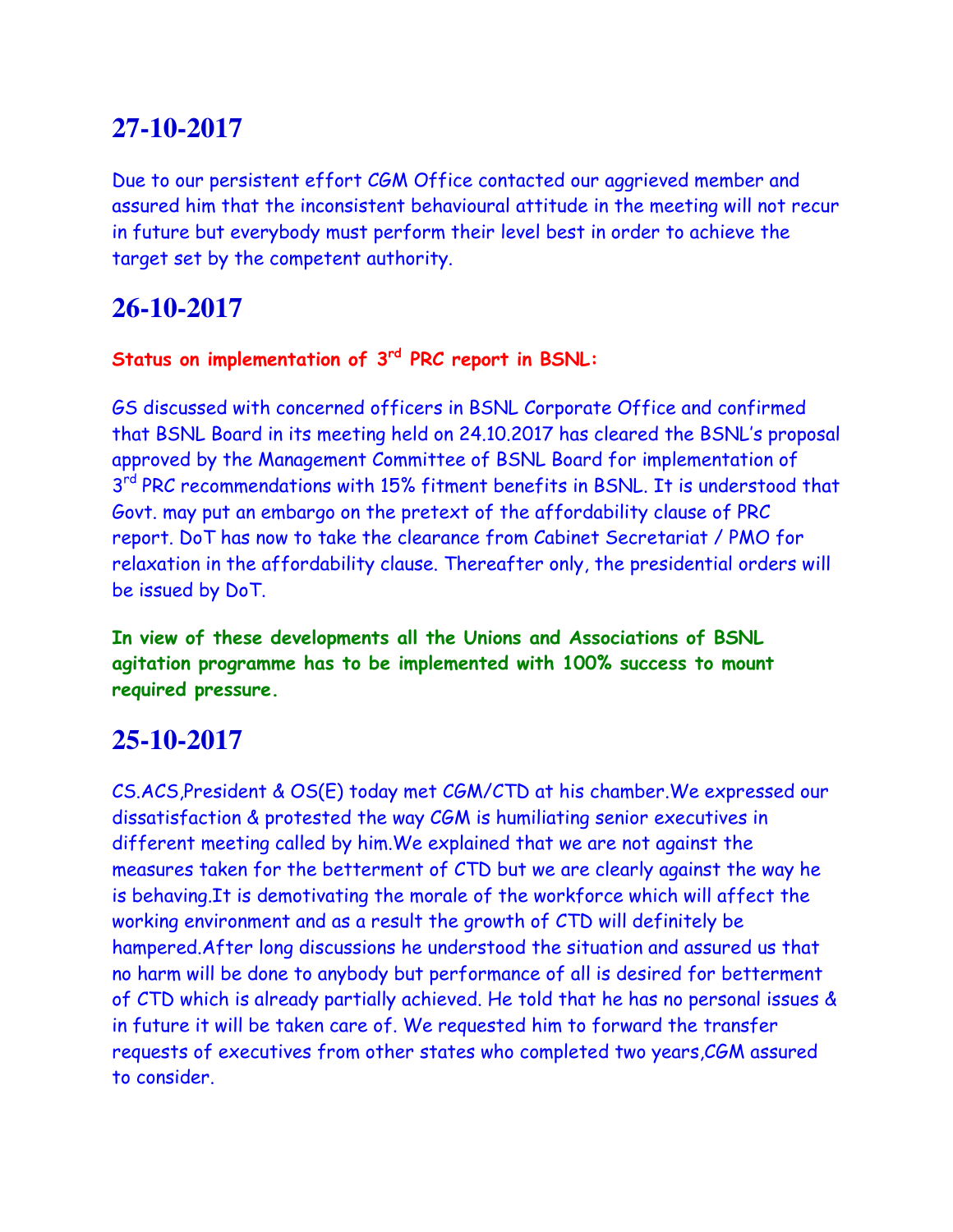CS & OS(E) attended the BIJOYA SAMMILANI of AIRBSNLEWA,WB State Branch.It was a grand programme with overwhelming presence of members.We are really proud of the role of our elderly comrades in organising the occasion as well as their role for the cause of retired executives of BSNL.

## **24-10-2017**

**Status on implementation of 3rd PRC in BSNL, Superannuation benefits & Modification in SDE RR**

**It is understood that today morning in BSNL Full Broad Meeting, the presentation on 3rd PRC implementation with 15% fitment benefits was made by Director(HR), BSNL Board, wherein it seems that the issue will get clearance of BSNL Board.**

It is also understood that BSNL Board has cleared increase on superannuation benefits from 3% to 5% and modification in SDE RR.

**The confirmation on the above issues will be available after the signature of all the Board of Directors on the minutes.**

## **24-10-2017**

CS,President,VP.ACSs alongwith OS(E) met GM(HR) & GM(Fin) yesterday & discussed about some transfer,posting & reallotment cases of A/c & Fin wing.We discussed about transfer posting of SDE/DE/DGM also.

Both the GMs listened to our demands & suggestions and assured early solution.

## **24-10-2017**

OS(E) took ACS/CTD with him to meet CGM/ETR Mr.Srivastava and discussed about some transfer posting of AOs 7 rule-8 case of Guwahati/ETR.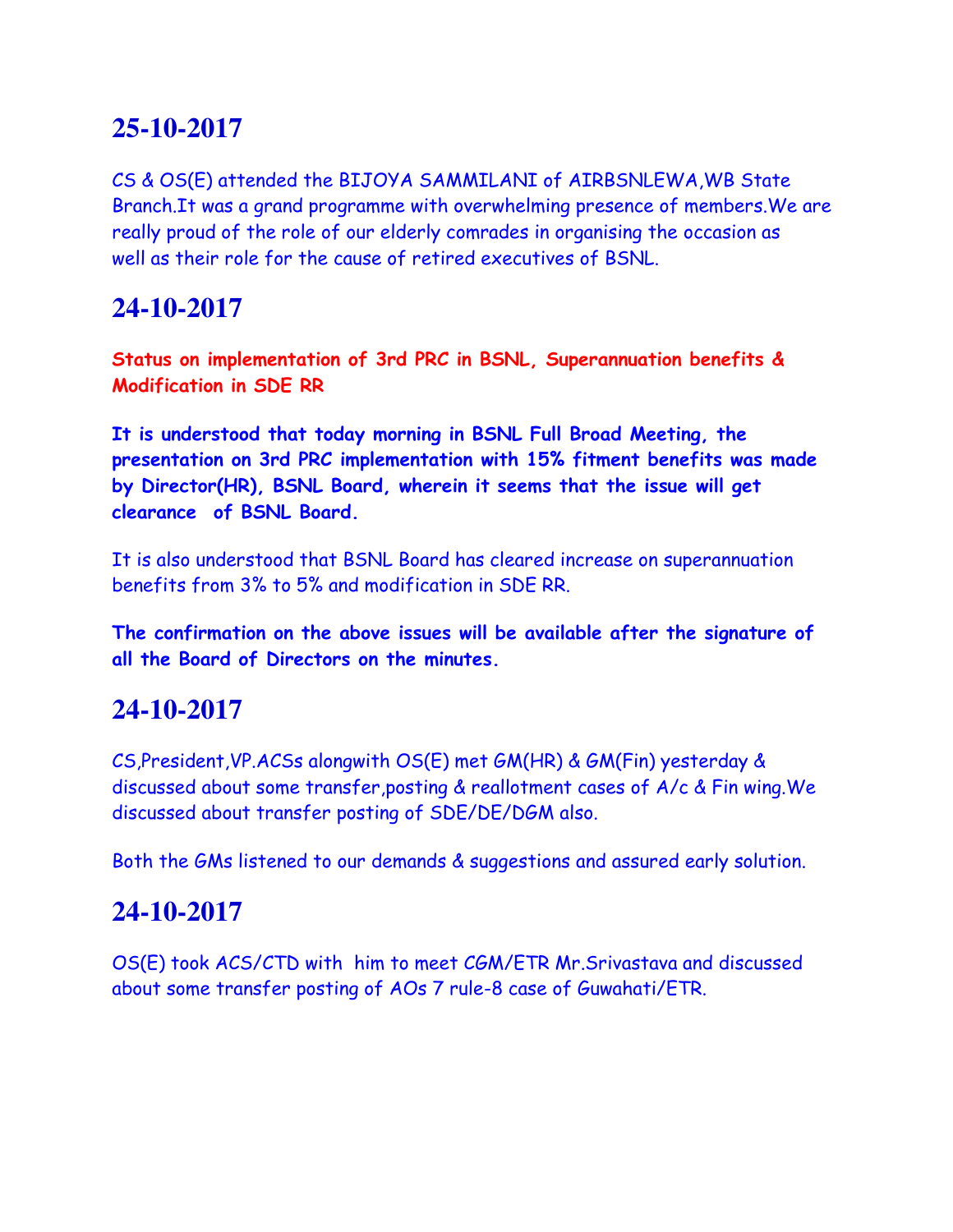**Our beloved young comrade,newly elected CFS Debabrata Dey & his wife suffering from dengue,his wife is admitted in hospital.We wish there speedy recovery on the eve of Diwali.**

#### **17-10-2017**

#### **CMD meets with BSNL Unions and Association:**

CMD BSNL today called a meeting of BSNL Unions and Associations at 1500 Hrs. In the meeting CMD mentioned that "We have decided that I along with all officers of BSNL which includes my Board Directors, Circle Heads and their IFAs, SSA heads and their IFAs and all DGM level and above officers should actively participate in Diwali festival celebration by visiting our CSCs and retailers in vicinity of their location on the day of Diwali, interact with the retailers and convey them Diwali wishes on behalf of BSNL family. Let's celebrate this Diwali as an **"Active BSNL Diwali".** 

Pictures may be sent to Corporate Office through email/ WhatsApp.

All CSCs must be kept operational on the day of Diwali in order to convey the message of "बेहतर सेवा की नयी लगन" and to maximize the potential for sale during the festive season.

**Wishing everyone and their family members a very happy and prosperous Diwali..."**

**CMD BSNL appealed to implement and celebrate "Active BSNL Diwali" programme successfully. CMD extended Diwali wishes to all the employees of BSNL. FS and AGS (HQ) attended the meeting on the behalf of GS AIBSNLEA.**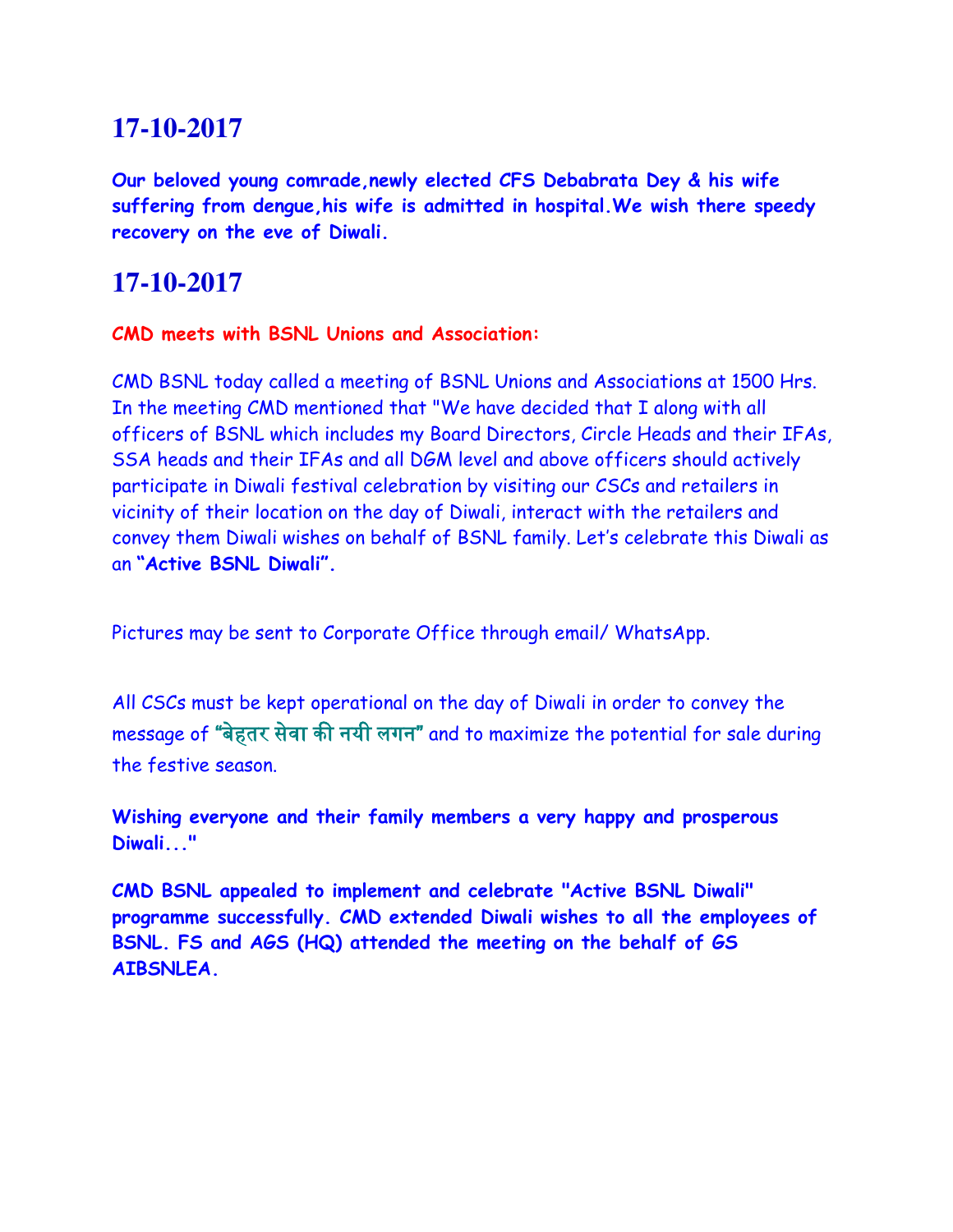Demonstration Programme under the banner of All Unions & Associations of BSNL observed at all workspots.Our members & leaders participated in adequate numbers in the demand of immediate implementation of 3rd PRC with 15% fitment benefit & immediate scrapping of proposal of formation of separate Tower Company.

CS took part in the main programme at Telephone Bhavan.In his deliberation CS explained how the Government policies are affecting the health of BSNL & how current central govt. is favouring a particular company to monopolize telecom sector.We have to forge broader unity to fight back this sinister move to deny our justified demands.He thanked all India leaders of all BSNL unions & associations for their timely effort to extend broader unity.More than 50 AIBSNLEA members were present in the meeting.OS(E) & President were also took part.

## **14-10-2017**

**Central Office Bearers (CHQ), Advisors (CHQ), Consultants (CHQ) and Circle Secretaries, Circle Presidents Meeting at Jaipur (Rajasthan):**

AIBSNLEA notifies a meeting of its Central Office Bearers (CHQ), Advisors (CHQ), Consultants (CHQ) and Circle Secretaries, Circle Presidents at **Jaipur on 1st and 2nd December 2017** to transact the following agenda:

1. Discussion and decision on organizational matters.

2. Discussion and decision on Implementation of 3rd PRC report with 15% fitment benefits in BSNL and strategies to get it implemented.

3. Discussion and decision on pending HR issues namely:

(a) Implementation of CPSU Cadre hierarchy in BSNL

(b) 30% Superannuation benefit to DR employees of BSNL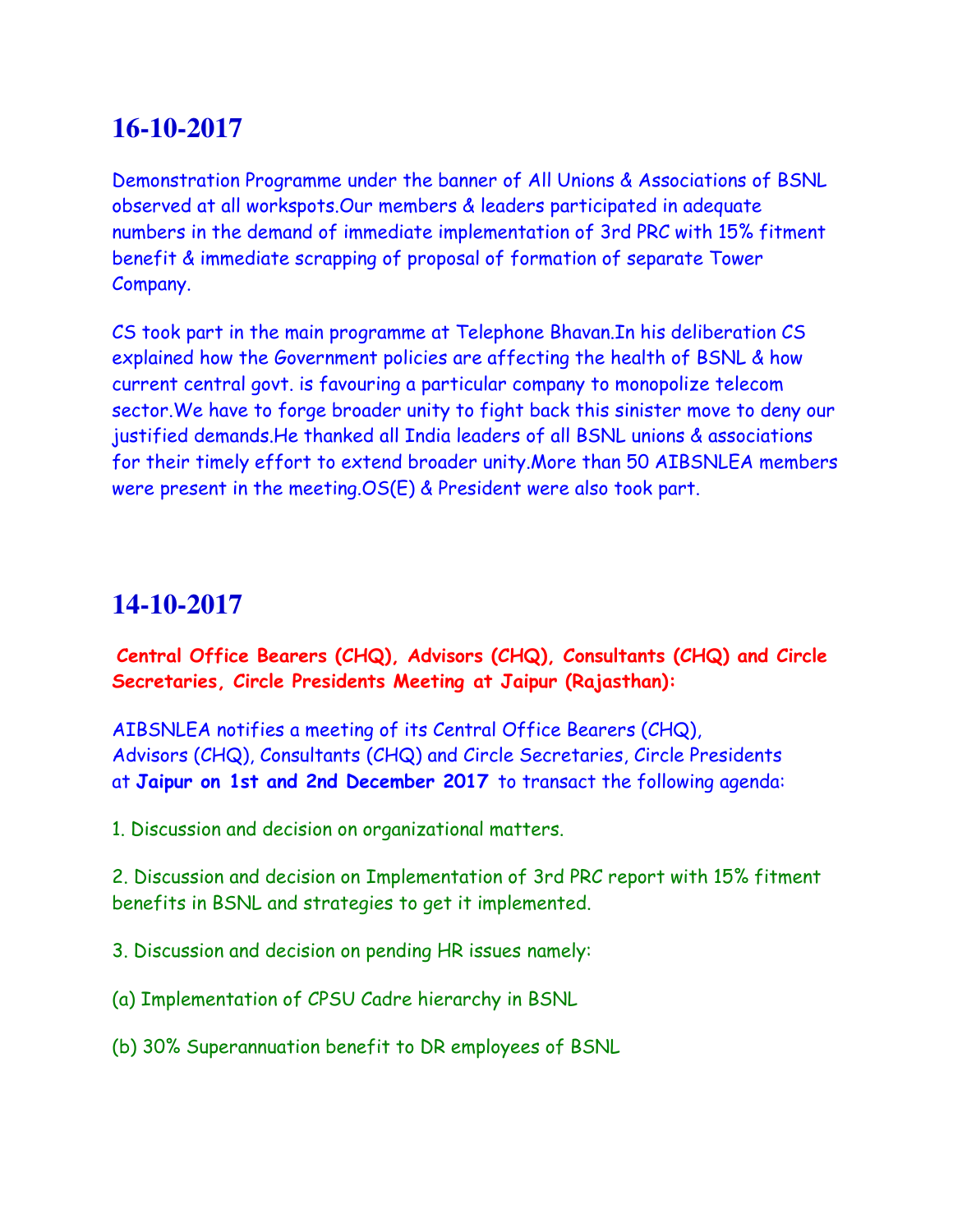(c) Replacement of E1A by E2 and E2A by E3 and up-gradation of subsequent IDA pay scales and Rs.22820/- pay fixation of JTOs/JAOs recruited post 2007

(d) CPCs to fill up the vacant Group 'B' & 'A' level posts

(e) Approval of BSNL Board on pending HR issues i.e. Modification in SDE RR, Diversion of 50% MT quota posts to CAO seniority quota, E1+5 increment case of JAOs 2013 batch, JTO SRD and PA cadres, Restructuring of ADOL cadre, E5 to E6 time bound promotion to DGM(Adhoc), Notional Pay fixation of upgraded pay scales from 01.10.2000 etc.

- 4. Viability of BSNL
- 5. Status of accounts.
- 6. Any other items with the permission of the Chair.

All Central Office Bearers (CHQ), Advisors (CHQ), Consultants (CHQ) and Circle Secretaries, Circle Presidents of AIBSNLEA are requested to attend the meeting. Detailed program/agenda shall be circulated at the venue well before the start of the meeting. The boarding and lodging arrangements will be made available at Jaipur with effect from 30.11.2017 afternoon to 03.12.2017 morning. It is, therefore, requested to book the journey tickets accordingly to reach in time to attend the meeting and to depart after 03.12.2017 morning.

For more details, Shri N.L. Sharma, AGS (HQ): Mobile No. 9868115301 and Shri M.K. Morodia, Circle Secretary, Rajasthan: Mobile No. 94133958585 may be contacted.**[<<<Click here for the Notification>>>>](http://www.aibsnleachq.in/JP%20Meet-2017.pdf)**

# **14-10-2017**

# **Agitational Programme under the banner of All Unions and Associations of BSNL:**

**All Unions and Associations of BSNL serves upon a notice for agitational programme to the Secretary (T), DoT and the CMD, BSNL on 3rd Pay Revision and Subsidiary Tower Company issues. AIBSNLEA is also a constituent Association of this forum.**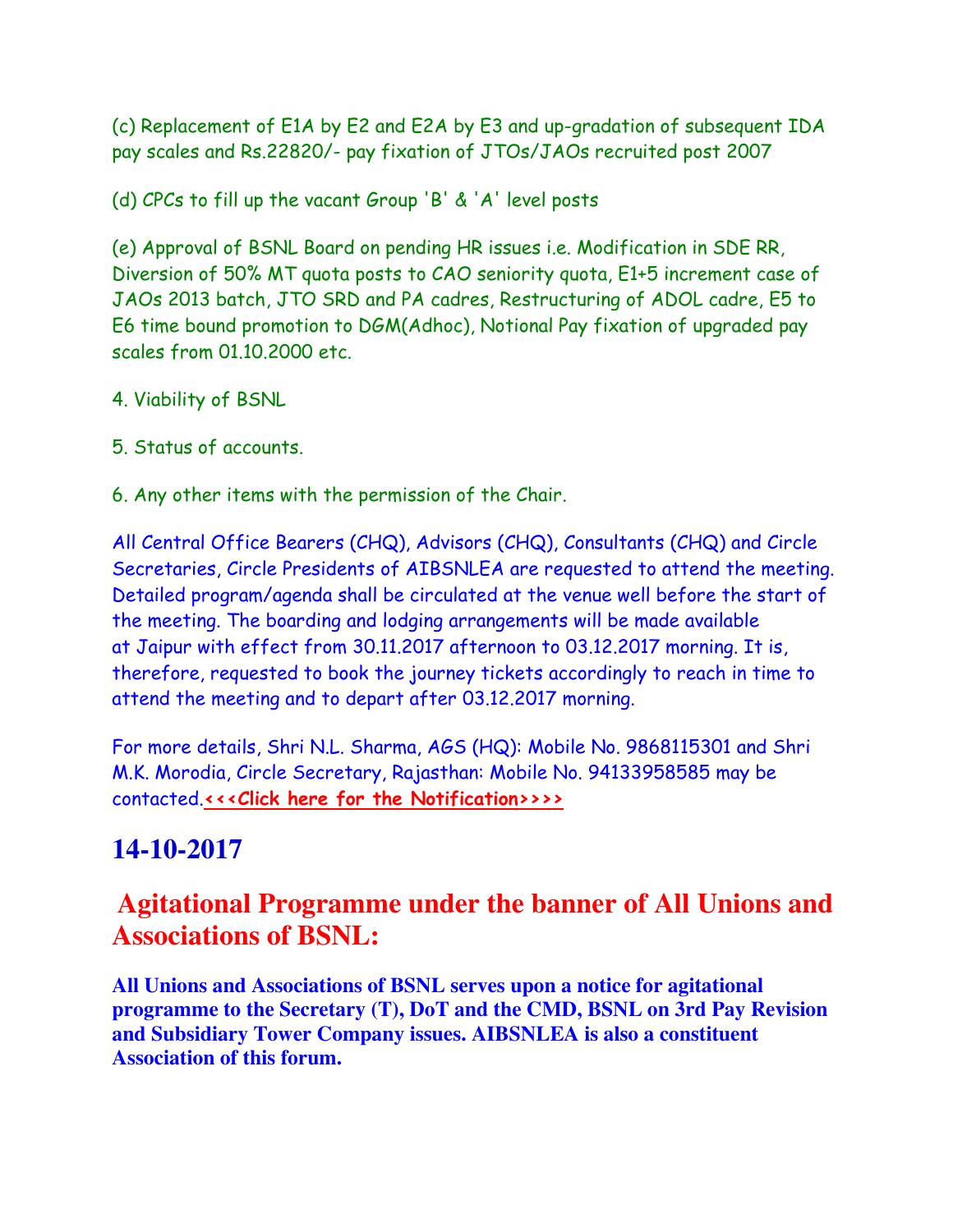**Agitational Programme:**

**a) Demonstration at Corporate Office, Circles and SSAs on 16.10.2017**

**b) Human Chain at Corporate Office, Circles and SSas on 16.11.2017**

**c) Two day strike on 12th and 13th December 2017**

**d) Indefinite strike will be organised thereafter, if the issues are not amicably settled. The date of the indefinite strike will be announced in due course.**

**[<<<Click here for the notice>>>>](http://www.aibsnleachq.in/TU%20Notice111017.pdf)**

#### **14-10-2017**

**Update on BSNL Board meeting held on 12.10.2017**

**BSNL Board Meeting held today as per the schedule wherein the implementation of 3rd PRC report in BSNL was one of the agenda item. It is understood that 3rd PRC report was discussed for one hour. Addl. Secretary (T), DoT, the Govt. nominee in the Board however, did not agree to discuss the agenda since sufficient time is not given to study the agenda.**

**So the matter is postponed to be discussed in the next Board meeting scheduled to be held after Diwali tentatively 23rd or 24th October 2017. It seems that Addl. Secretary (T), DoT, the Govt. nominee in the Board is not in the favour of implementation of 3rd PRC report in BSNL.**

**In view of that all the BSNL Unions and Associations should mobilize the organization action programs to impress upon the Govt. for 3rd PRC implementation in BSNL. All the Circle Secretaries / District Secretaries are requested to ensure 100% participation in the proposed agitation programmes of All Union & Associations of BSNL.**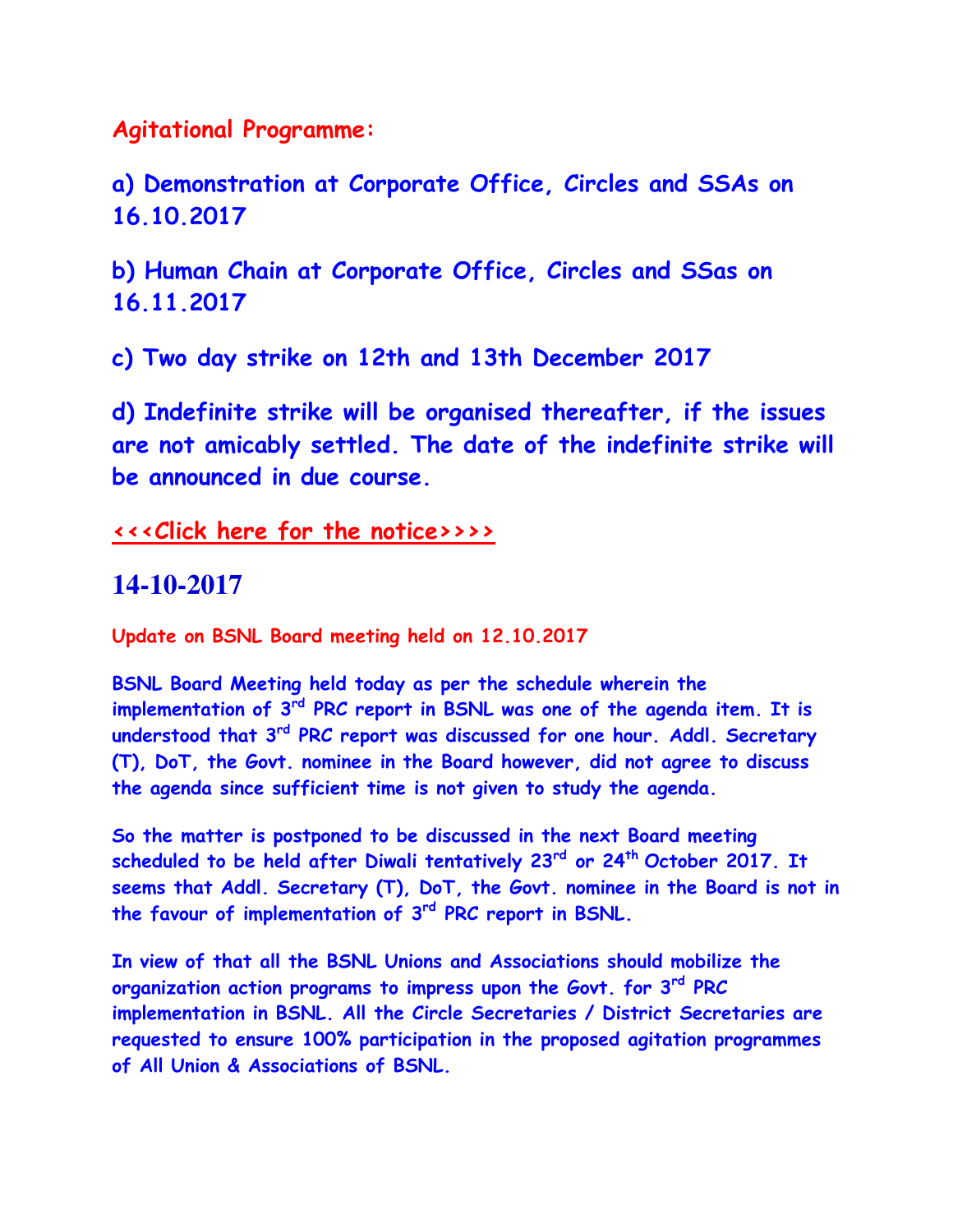CS,VP,AFS attended the **OPEN SESSION** of **8th Circle Conference of BSNLEU** at Shyamnagar Rabindra Bhavan on 12-10-2017. In his deliberation CS said that to stimulate the Growth of BSNL we have to be united,a broader unity with the Customers and public at large is required to fight out the wrong policy of DoT & Govt.of India to save PSUs including BSNL.This is the only way to stimulate the growth of BSNL.

## **13-10-2017**

On 12-10-2017 CS,ACS,VP,AFS alongwith leaders of North Branch visited NSCBTTC/Kalyani to meet trainees of JTO/Batch.Local leaders were also present in the meeting. About 50 trainees were present.In an interactive session CS expressed the evolution of AIBSNLEA and the role of this association not only to safeguard & uphold the interest oh its members but also for prosperity of BSNL.We gave a clarion call to them to join this great platform and take forward this organisation because the future is theirs.We assurd our younger brother that we will always be there in the field with them.The effect of the meeting was very fruitful.

The trainees were very much impressed & gave word to keep in contact with us in future.

## **10-10-2017**

CS,President,ACSs & VPs of New Circle Body met CGM/CTD,GM(Fin.) & GM(HR & Admn.).OS(E),who is Ex-CS introduced the new OBs to CGM & GMs formally. Letter in this regard was submitted to the respective offices.All the officers wished that new body of AIBSNLEA/CTD will fucntion for benefit of CTD & BSNL as done earlier.

We thanked them and expressed our hope to have co-operation from the management for safegurading our members' justified interest in future also.The short meeting ended in a cordial atmosphere.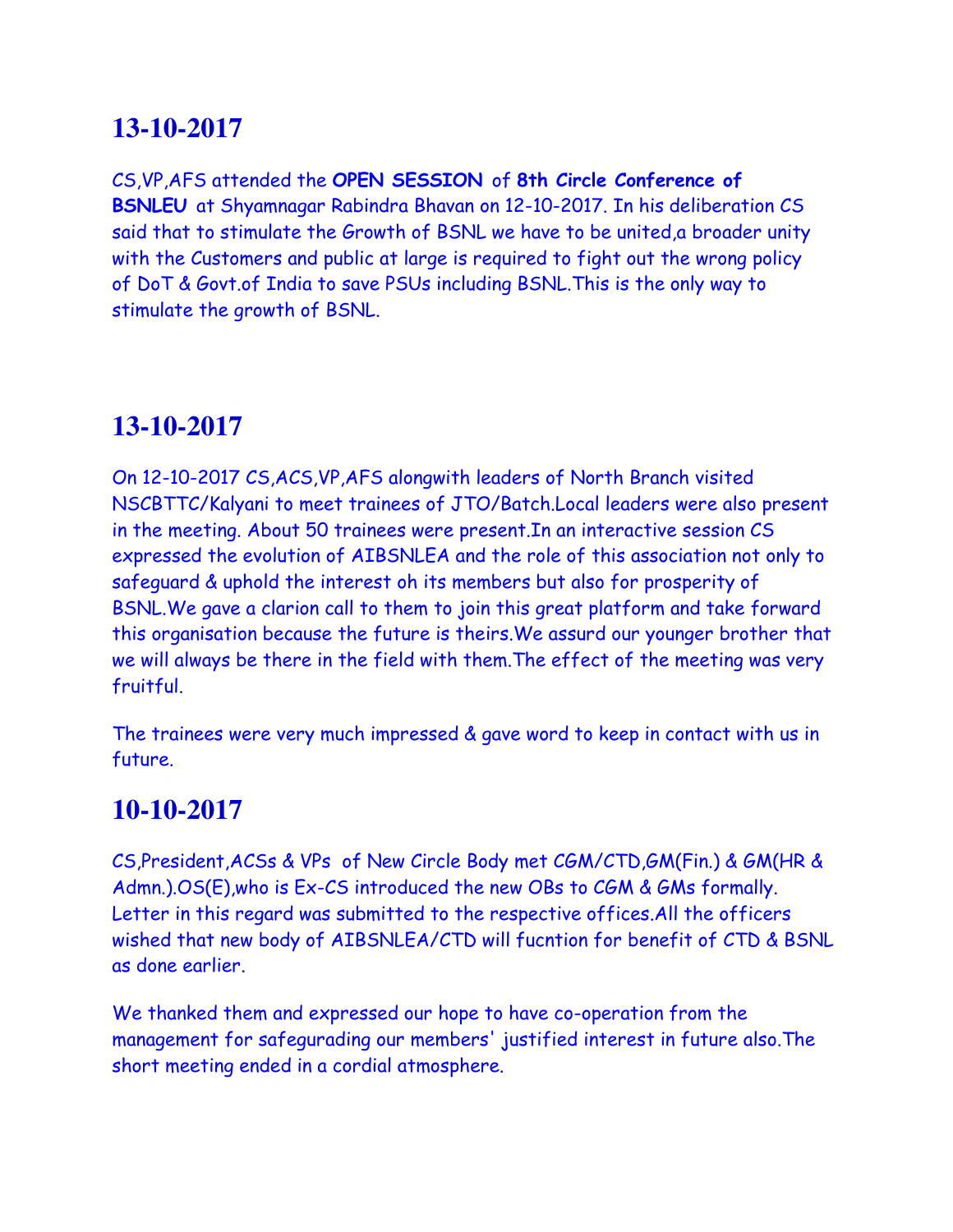Lunch Hour demonstration programme demanding 15% benefit of 3rd PRC in BSNL in the call of AIBSNLEA observed & implemented in true spirit & enthusiasm in Ground floor of Telephone Bhavan at 1-15 PM. Despite festive season & bad weather more than 100 members assembled demanding justified implementation of PRC for all executives & non executives of BSNL.We demanded extension of this benefit to BSNL Pensioners also.

The programme was supported by NFTE-BSNL,SEWA,AIGETOA & BSNLEU. In CTD Circle Secretary of NFTE & SEWA adrresed the gathering in person clarifying why the demand to be implemented soon for the betterment of BSNL.Unfotunately none from BSNLEU & AIGETOA perticipated.AITEEA CS could not participate due to his absence in the HQ.

State Secretary of AIRBSNLEWA addressed the gathering & gave us word that they will fight for justice shoulder to shoulder with the employees in full strength.

On behalf of AIBSNLEA/CTD CS clarified why & how BSNL is being compelled to suffer loss due to Govt.Policies.We should protest against this & achieve 3rd PRC benefit in full. He gave all BSNL executives,non executives,pensioners & casual workers & JCL a clarion call to come forward and make CTD profitable in order to strengthen our demand for benefit of future generationalso.

OS(E) in his elaborate deliberation explained the mischievous role of friendly so called majority association,AIBSNLEA's valiant fight to implement 3rd PRC & true spirit in forging unity.He explained why AIBSNLEA did not take part in so called "struggle" few months back & what was the hidden agenda of the movement.He also expressed his faith that united struggle is needed to fulfill our demand & AIBSNLEA under the able leadership of our beloved GS will definitely win over by forging true unity of all.

President in his concluding note expressed that AIBSNLEA not only fight for 3rd PRC but also oppose formation of Tower Company & certainly extend struggle our long standing demand like E1+5 increment for JAOs, Restructuring of AD(OL), DGM post creation.CPCs of different cadre,CPSU cadre hierarchy,etc and will succeed to achieve all demands through united movement.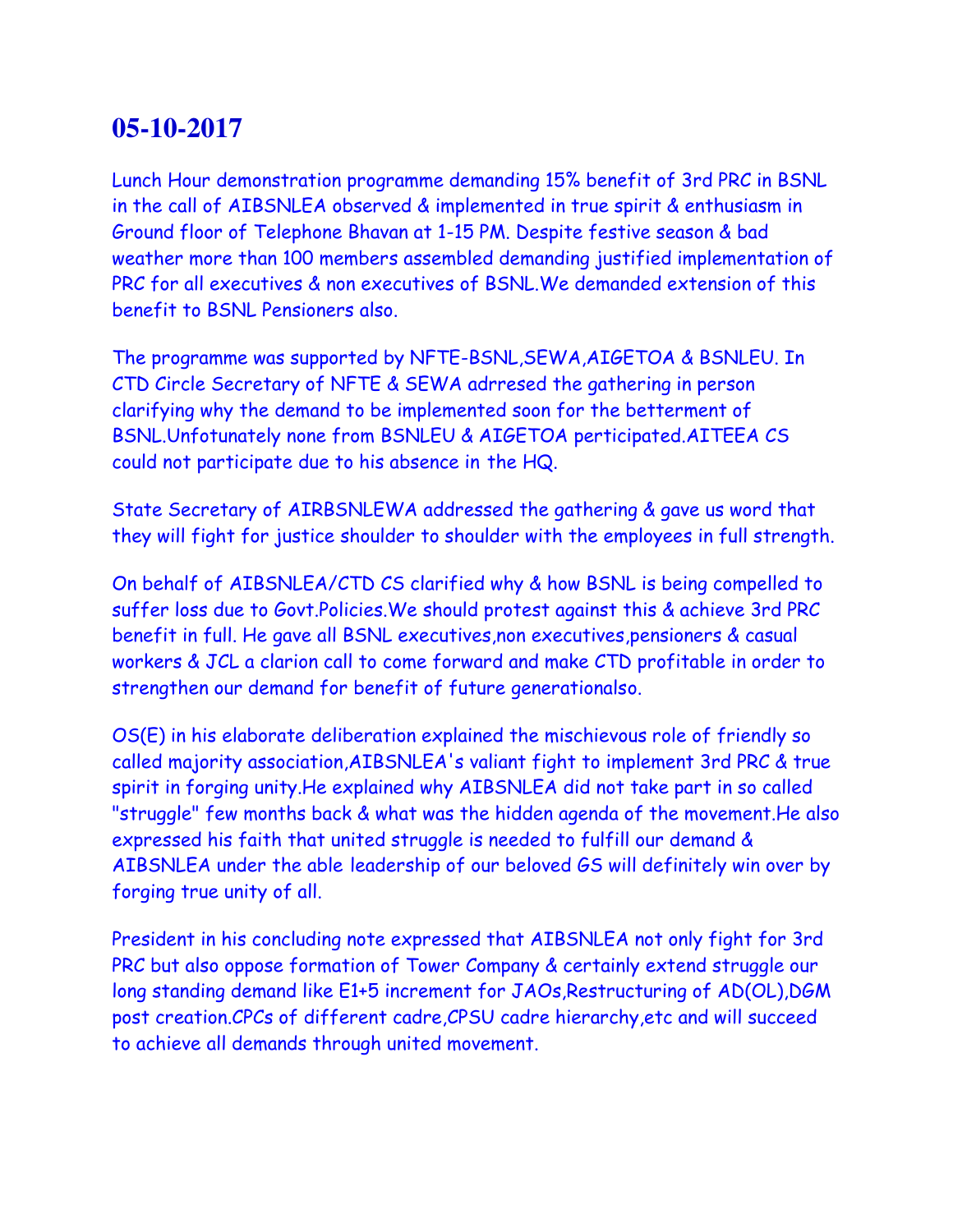The meeting ended with thundering slogan **AIBSNLEA ZINDABAD,WORKERS' UNITY ZINDABAD!**

## **05-10-2017**

#### **Candle March on 4th Oct-2017 at New Delhi implemented successfully-**

The Candle March organized by AIBSNLEA and supported by BSNL Unions and Associations at New Delhi on  $4<sup>th</sup>$  Oct-2017 at 18:00 Hrs is successfully implemented. Hundreds of BSNL Executives and Non-Executives very actively and enthusiastically participated in the Candle March at New Delhi from BSNL CO. Janpath to Jantar Mantar, New Delhi except SNEA and AIGETOA. All the General Secretaries or their representatives along with their members participated in the Candle March. The Candle March was organized in a disciplined and impressive manner displaying Play Cards, Posters and Banners. All the available General Secretaries address the meeting at Jantar Mantar before it dispersement. Com P. Abhimanyu, GS, BSNLEU, Com C. Singh, GS NFTE BSNL, Com. Raisaran, Dy. GS, BTEU, BSNL, Com Suresh Kumar, GS BSNL MS, Com. N.D. Ram, GS SEWA, Com. Rakesh Sethi, GS AIBSNLOA, Com. Manoj Singh, GS AITEEA, Com. Kishan Singh GS AIRBSNLEWA and other representatives of Unions and Associations addressed the gathering. Com. Prahlad Rai GS AIBSNLEA, while welcoming all the Unions and Associations representatives explained the need of Joint struggle to achieve 3<sup>rd</sup> PRC implementation with 15% fitment benefit and to oppose creation of BSNL's Tower Subsidiary. He apprised in detail the status of 3<sup>rd</sup> PRC report implementation in BSNL and requested to implement harder organizational action programmes to impress upon the DOT/ Govt. for  $3<sup>rd</sup> PRC$ implementation. Com. Shiv Kumar, President (CHQ) extended vote of thanks to all the General Secretaries and the employees who made the Candle March a great Success. Memorandum to Hon'ble MOSC(IC) and Lt. Governor Delhi will be submitted shortly.

We once again extend our sincere thanks and gratitude to all the participated members, representatives of sister Unions and Associations specially the members from Rajasthan Circle, Haryana Circle, UP (West) Circle and ALTTC Ghaziabad Circle. We appreciate the efforts and participation of NFTE members in particular who participated in huge number.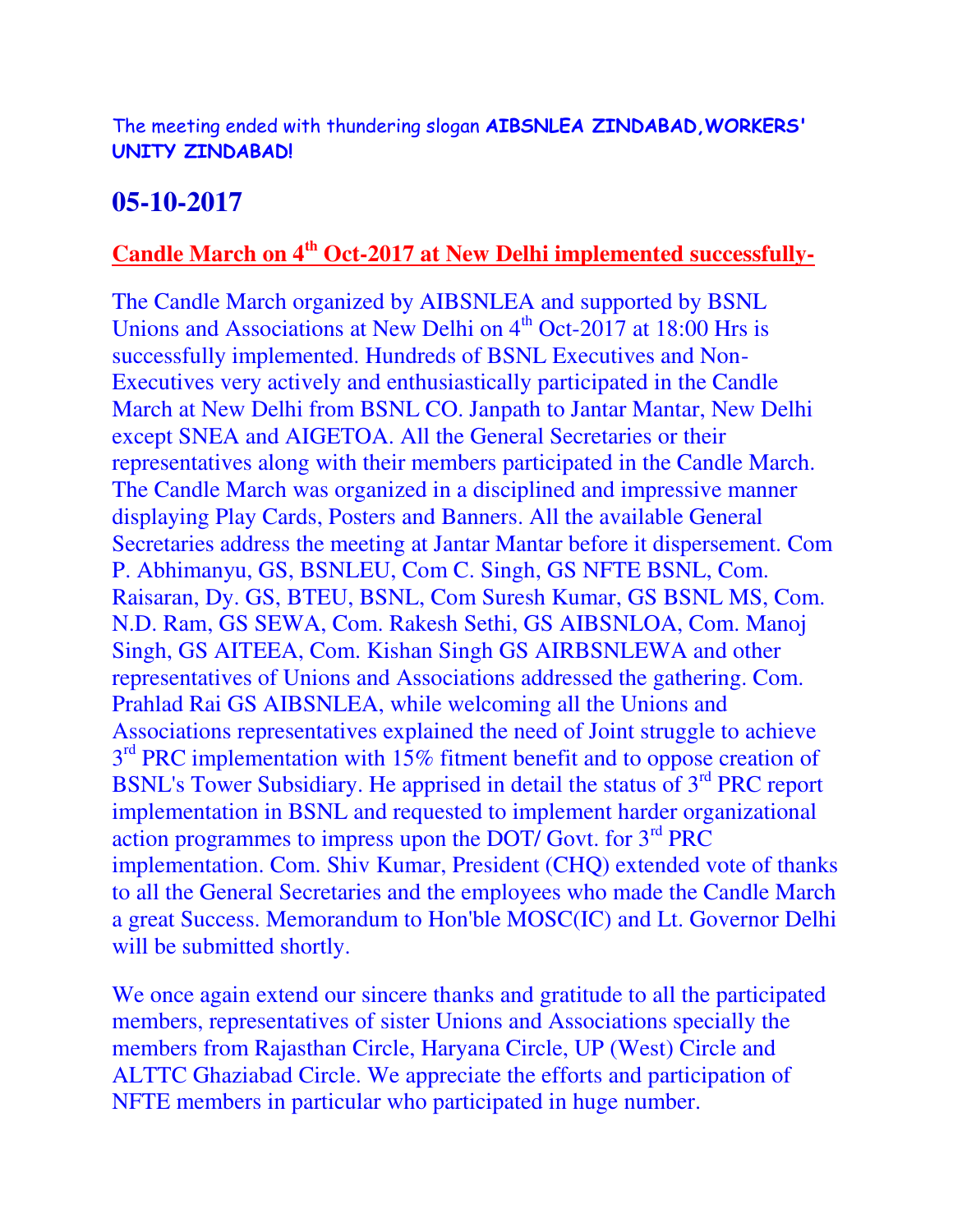**KKClick here for glimpses of the Candle Light March from BSNL CO to** [Jantar Mantar New Delhi>>>>](https://photos.app.goo.gl/XKOcpu5tW4aObVbE2)

The lunch hour demonstration at all the Circle/SSA level were also successfully organized. A large number of Executives and Non-Executives participated in the demonstration.

All the Circle/District Secretaries have submitted memorandum to His Excellency Governors of their state and has submitted Memorandum to the Hon'ble Member of Parliaments L/S and R/S with a request to give their recommendation to Hon'ble MOSC (I/C) on 3<sup>rd</sup> PRC implementation with 15% fitment benefit.

# **05-10-2017**

**Meeting of all the BSNL Unions and Associations at New Delhi on 04-10- 2017:**

All BSNL Unions and Associations in the meeting held today morning at New Delhi has unanimously decided to organize protest action or the implementation of 3<sup>rd</sup> PRC with 15% fitment benefit. Settlement of left out issues related to 2<sup>nd</sup> PRC and against creation of BSNL's Tower Subsidiary.

The following agitation Programmes have been decided:

**1. Lunch Hour demonstration on 16-10.2017 at BSNL CO New Delhi, all Circle/ SSA level.**

**2. "Human Chain"on 16-11-2017 at BSNL CO New Delhi, Circle/ SSA level.**

**3. Two days strike on 12th and 13th December 2017 and even then the issues are not resolved the indefinite strike will be organized till the time demands are settled. The notice to the Management will be served on 10-10-2017 after the signature of all the General Secretaries of BSNL Unions/Associations.**

Comrade GS and President attended the meeting.